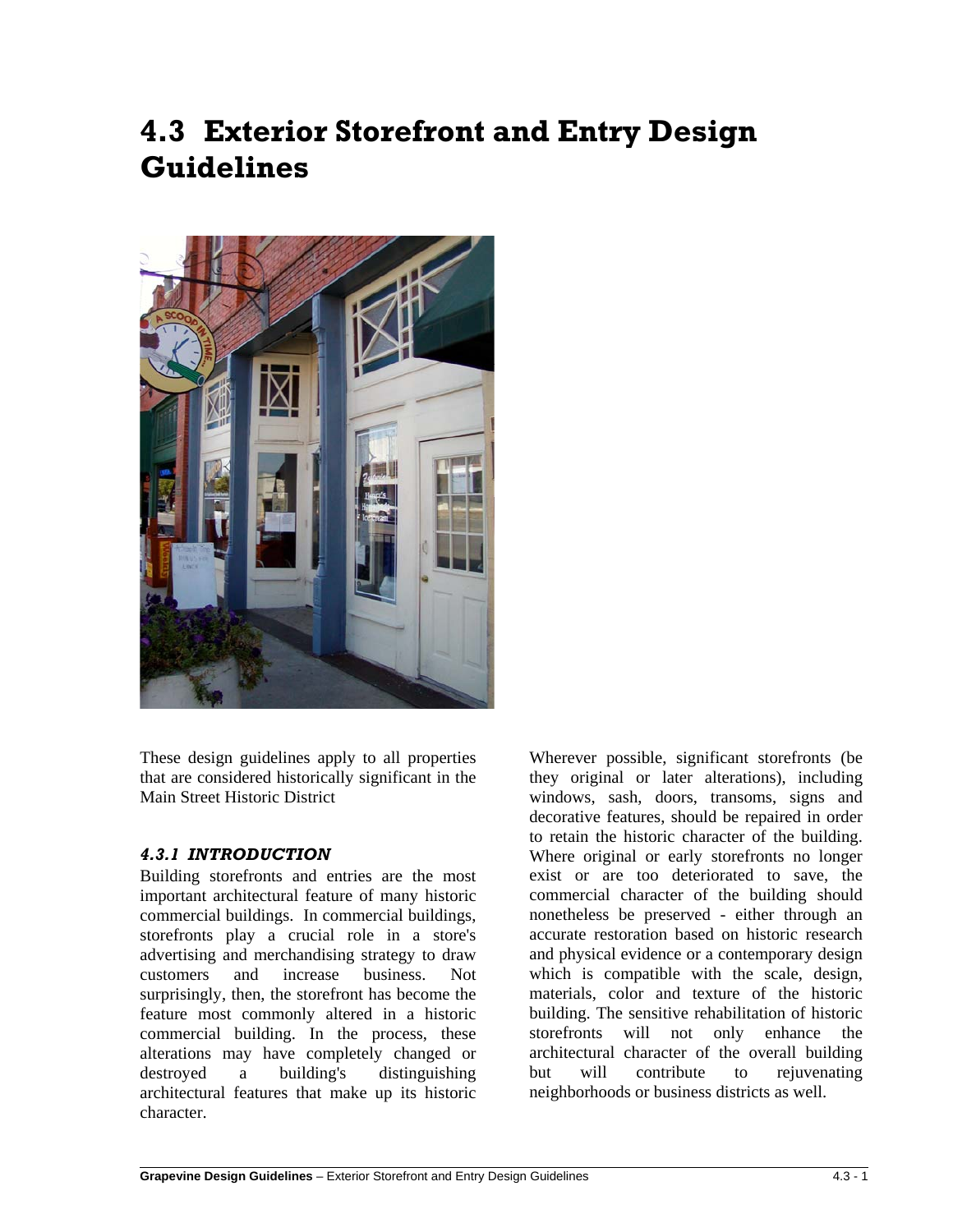Once a decision is made to rehabilitate a historic commercial building, a series of complex decisions faces the owner, among them:

- if the original storefront has survived largely intact but is in a deteriorated condition, what repairs should be undertaken?
- if the storefront has been modernized at a later date, should the later alterations be kept or the building restored to its original appearance or an entirely new design chosen?
- if the building's original retail use is to be changed to office or residential, can the commercial appearance of the building be retained while accommodating the new use?

### *4.3.2 HISTORICAL OVERVIEW*

In the 1880's, following the arrival of the railroad in Texas, the availability of architectural cast iron helped transform storefront design as architects and builders began to experiment using iron columns and lintels at the ground floor level. Simultaneous advances in the glass industry permitted manufacturing of large panes of glass at a reasonable cost. The combination of these two technical achievements led to the storefront as we know it today - large expanses of glass framed by thin structural elements of cast iron or wood. The advertisement of the merchant and his products in the building facade and display windows quickly became critical factors in the competitive commercial atmosphere of downtowns.

The typical late 19th century storefront consisted of single or double doors flanked by display windows. The entrance was frequently recessed, not only to protect the customer from inclement weather but also to increase the amount of space in which to display merchandise. In some cases an additional side door provided access to the upper floors. Thin structural members of cast iron or wood, rather than masonry piers, usually framed the storefront. The windows themselves were raised off the ground by wood, cast iron or pressed metal panels or bulkheads; frequently, a transom or series of transoms (consisting of single or multiple panes of glass) were placed above each window and door, providing light into the building interior. The signboard above

the storefront became a prominent part of the building. Canvas awnings, rolled metal (corrugated metal) or in some cases tin or wooden canopies, often shaded storefronts of the late 19th century.

The first decades of the 20th century saw the growing use of decorative transom lights (often using small prismatic glass panes) above display windows; in some cases, these transoms could be opened to permit air circulation into the store. Electric incandescent lights enabled storeowners to call attention to their entrance and display windows and permitted nighttime shopping.



STOREFRONT W/ STAINED GLASS TRANSOMS

In the 1920's and 1930's a variety of new materials were introduced into the storefront, including aluminum and stainless steel framing elements, pigmented structural glass (in a wide variety of colors), tinted and mirrored glass, glass block and neon. Many experiments were made with recessed entries, floating display islands, and curved glass. The utilization of neon lighting further transformed store signs into elaborate flashing and blinking creations. During this period design elements were simplified and streamlined; transom and signboard were often combined.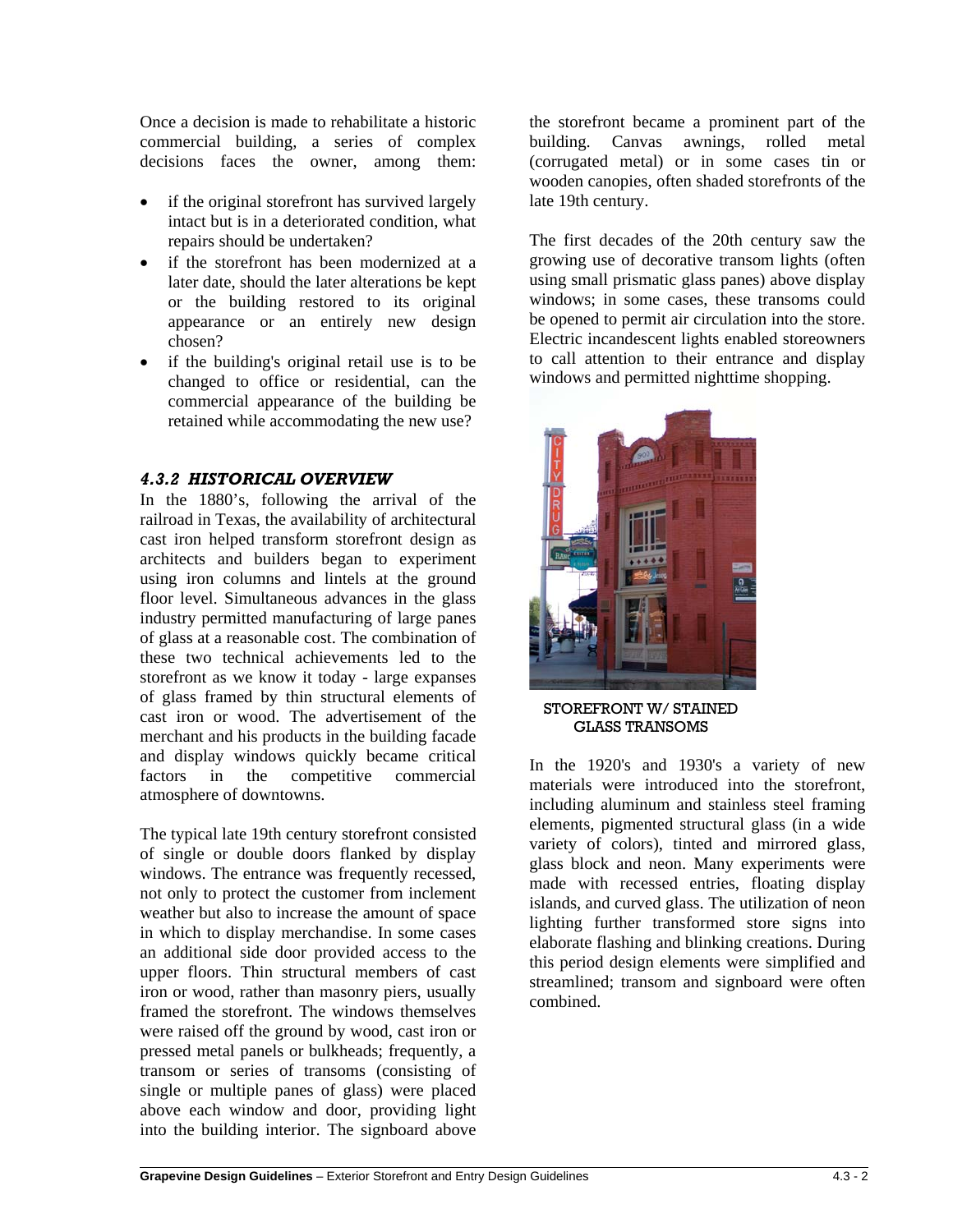### *4.3.3 REHABILITATING EXISTING HISTORIC STOREFRONTS*

If a rehabilitation or restoration of the original storefront is contemplated, old photographs and prints, as well as physical evidence, should be used in determining the form and details of the original.



STOREFRONT COMPONENTS

Because storefronts are particularly susceptible to alteration in response to changing marketing techniques, it is worthwhile to find visual documentation from a variety of periods to have a clear understanding of the evolution of the storefront.

- Become familiar with the style of your building and the role of the storefront in the overall design. Don't "early up" a store front in an attempt to make a building appear older than it is.
- Preserve the storefront's character even though there is a new use on the interior. If less exposed window area is desirable, consider the use of interior blinds and curtains rather than altering the existing historic windows.
- Avoid use of materials that were unavailable when the storefront was constructed; this includes vinyl and aluminum siding, anodized aluminum, mirrored or tinted glass, artificial stone, and brick veneer.
- Choose paint colors based on the buildings historical appearance. In general do not coat surfaces that have never been painted.

The extent and materials used in the rehabilitation of existing storefronts depends on the condition of the existing storefront and the extent and condition of the original materials; this is defined in the section following. However, there are several materials which are inappropriate for use on storefronts at Main Street commercial buildings: wood shingles, board and batten or other rough texture wood siding, fake brick or stone or gravel aggregate materials

## *4.3.4 EVALUATING THE STOREFRONT*

The important key to a successful rehabilitation of a historic commercial building is planning and selecting treatments that are sensitive to the architectural character of the storefront. As a first step, it is therefore essential to identify and evaluate the existing storefront's construction materials, architectural features and the relationship of those features to the upper stories. This evaluation will permit a better understanding of the storefront's role in, and significance to, the overall design of the building. A second and equally important step in planning the rehabilitation work is a careful examination of the storefront's physical conditions to determine the extent and nature of rehabilitation work needed.

The following questions should be taken into consideration in this two-part evaluation:

- *Storefront's Construction Materials:* What are the construction materials? Wood? Metal? Brick or other masonry? A combination?
- *Storefront's Architectural Features:* What are the various architectural features comprising the storefront and how are they arranged in relationship to each other?
- *Supporting Columns/Piers:* What do the columns or piers supporting the storefront look like? Are they heavy or light in appearance? Are they flush with the windows or do they protrude? Are they all structural elements or are some columns decorative?
- *Display Windows and Transoms:* Are the display windows and transoms single panes of glass or are they subdivided? Are they flush with the facade or are they recessed? What is the proportion of area between the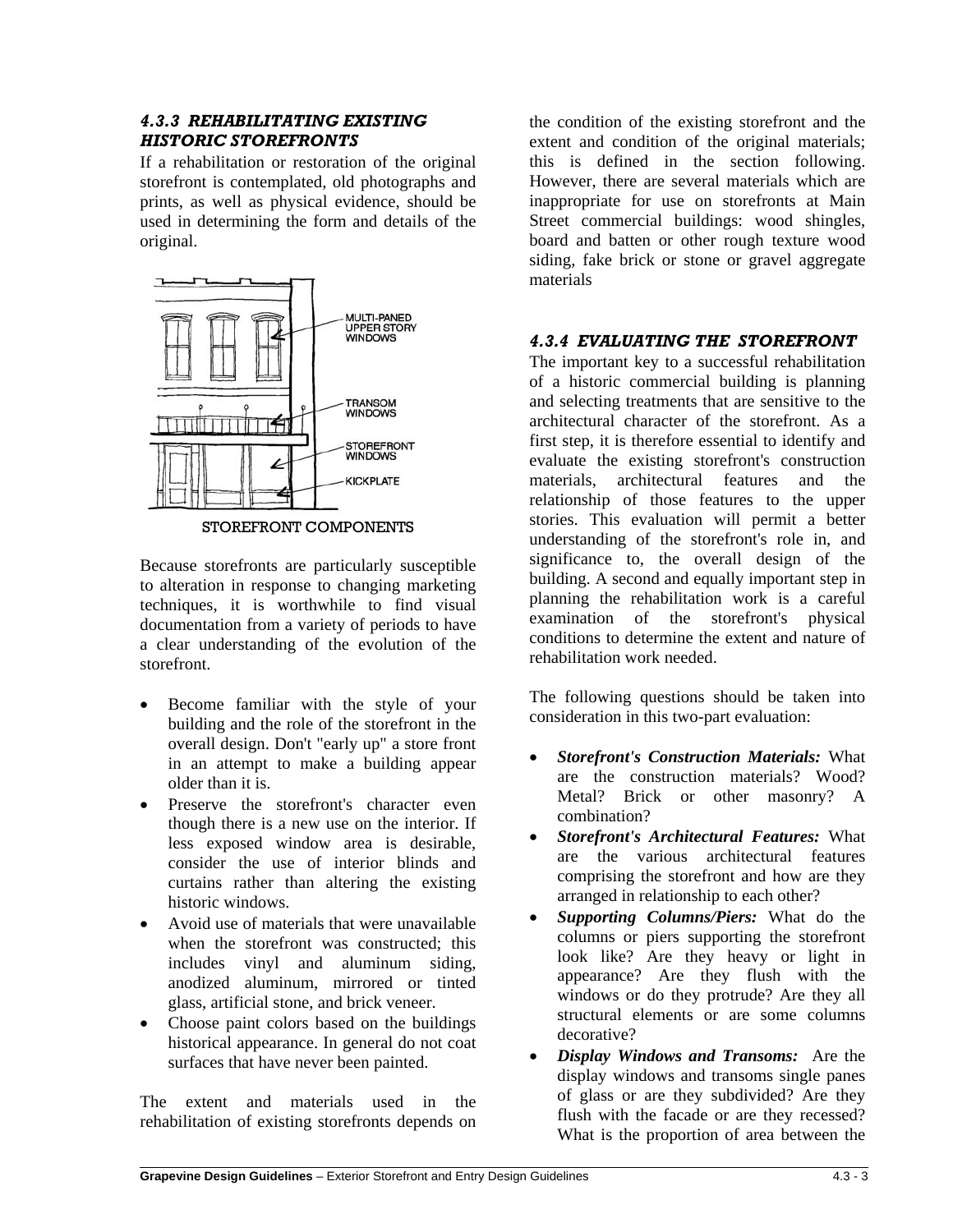display windows and transom? Are there window openings in the base panels to allow natural light into the basement?

- *Entrances:* Are the entrances centered? Are they recessed? Is one entrance more prominent than the others? How is the primary retail entrance differentiated from other entrances? Is there evidence that new entrances have been added or have some been relocated? Are the doors original or are they later replacements?
- *Decorative Elements:* Are there any surviving decorative elements such as molded cornices, column capitals, fascia boards, brackets, signs, awnings or canopies? Is there a beltcourse, cornice, or fascia board between the first and second floor? Are some elements older than others indicating changes over time?
- *Storefront's Relationship to Upper Stories:* Is there a difference in materials between the storefront and upper stories? Were the storefront and floors above it created as an overall design or were they very different and unrelated to each other?

It is also worthwhile to study the neighboring commercial buildings and their distinctive characteristics to look for similarities (canopies, lighting, signs) as well as differences. This can help determine whether the storefront in question is significant and unique in its own right and/or whether it is significant as part of an overall commercial streetscape.

### *4.3.5 DESIGNING REPLACEMENT STOREFRONTS*

Where an architecturally or historically significant storefront no longer exists or is too deteriorated to save, a new storefront should be designed which is compatible with the size, scale, color, material, and character of the building. Such a design should be undertaken based on a thorough understanding of the building's architecture and, where appropriate, the surrounding streetscape. For example, just because upper floor windows are arched is not sufficient justification for designing arched openings for the new storefront. The new design should "read" as a storefront; filling in the space with brick or similar solid material is

inappropriate for historic buildings. Similarly the creation of an arcade or other new design element, which alters the architectural and historic character of the building and its relationship with the street, should be avoided.

The following guidelines can assist in developing replacement storefront designs that respect the historic character of the building yet meet current economic and code requirements.

1. *Scale:* Respect the scale and proportion of the existing building and adjacent buildings in the new storefront design.



- 2. *Materials:* Select construction materials that are appropriate to the storefronts; wood, cast iron, and glass are usually more appropriate replacement materials than masonry which tends to give a massive appearance.
- 3. *Cornice:* Respect the horizontal separation between the storefront and the upper stories. A cornice or fascia board traditionally helped contain the store's sign.



STOREFRONT SHOWING RELATIONSHIP BETWEEN STOREFRONT AND CORNICE

4*. Frame:* Maintain the historic planar relationship of the storefront to the facade of the building and the streetscape (if appropriate). Most storefront frames are generally composed of horizontal and vertical elements.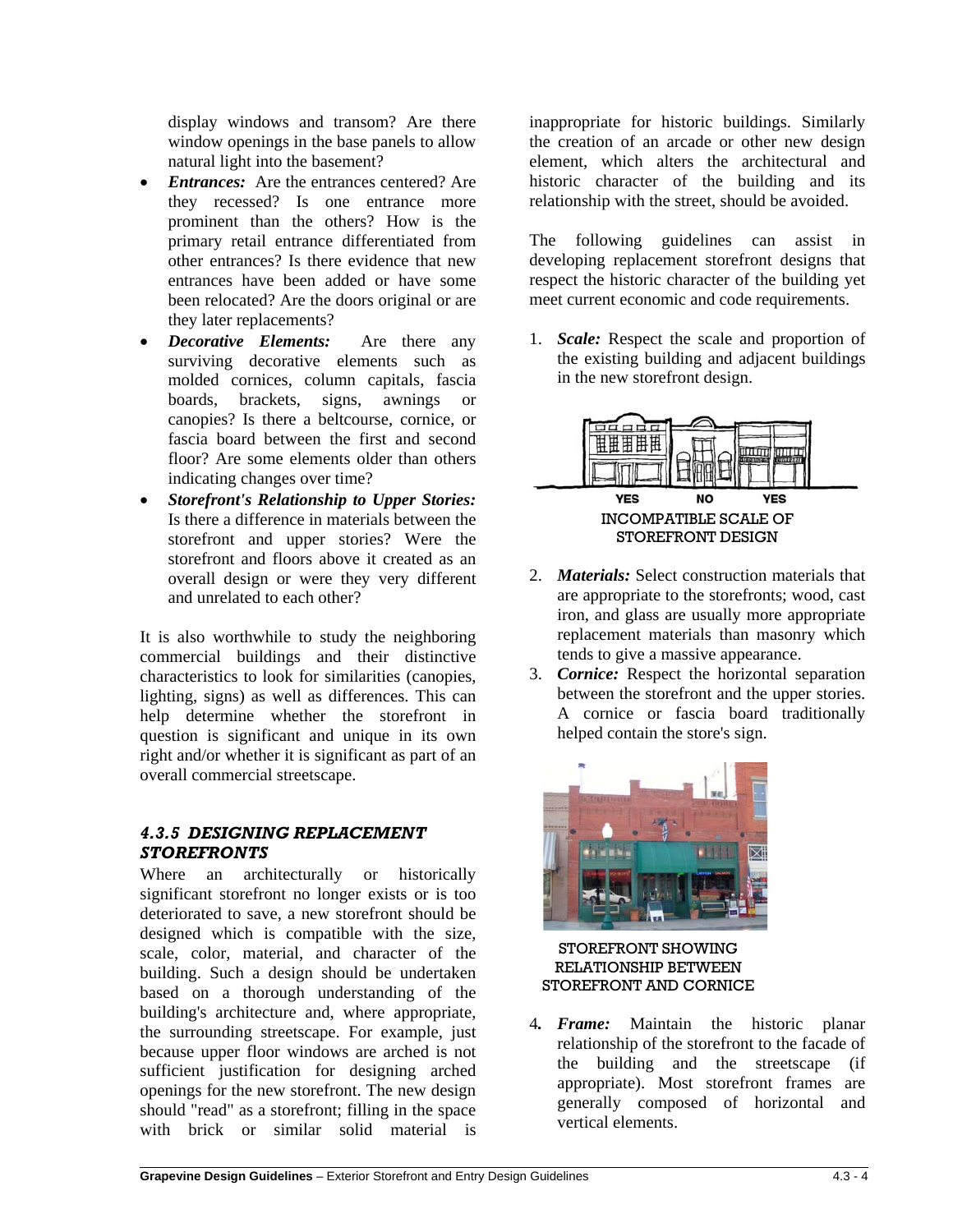- 5. *Entrances:* Differentiate the primary retail entrance from the secondary access to upper floors. In order to meet current code requirements, out-swinging doors generally must be recessed. Entrances should be placed where there were entrances historically, especially when echoed by architectural detailing (a pediment or projecting bay) on the upper stories.
- 6. *Windows:* The storefront generally should be as transparent as possible. Use of glass in doors, transoms, and display areas allows for visibility into and out of the store.
- 7. *Secondary Design Elements:* Keep the treatment of secondary design elements such as graphics and awnings as simple as possible in order to avoid visual clutter to the building and its streetscape.
- 8. *Materials:* retain and re-use materials typical of other commercial storefronts. Wood shingles, board and batten or other rough textured siding, fake brick, stone or gravel aggregate materials shall not be used.

#### *4.3.6 AWNINGS*

Awnings were often used at commercial structures to provide protection from the elements; like canopies, they help shelter passersby, reduce glare, and conserve energy by controlling the amount of sunlight hitting the store window. Today's canvas awnings have an average life expectancy of between 4 and 7 years. In many cases awnings can disguise, in an inexpensive manner, later inappropriate alterations and can provide both additional color and strong store identification.



METAL AWNING

 $\overline{a}$ 



CANVAS AWNING

Rolled, flat or sloping awnings, similar to styles formerly used in grapevine, may be used at existing buildings where based on historic precedent. Awnings may be also used at new commercial construction.

Fixed aluminum awnings and awnings simulating mansard roofs and umbrellas are generally inappropriate for older commercial buildings.

If awnings are added, they should be made from soft canvas or fabric rather than wood, vinyl or metal; plastic or back-lighting of awnings are not permitted. The modern bubble design, often used on commercial buildings, detracts from the historic architectural styles and is not permitted on commercial structures. Install awnings such that they do not damage the building or visually impair distinctive architectural features and can be operable for maximum energy conservation effect.



AWNING AND CANOPY STYLES

Awnings should be attached to the building either above the transoms or between the transoms and display windows. They should provide at least 8' (eight feet) of clearance above the sidewalk.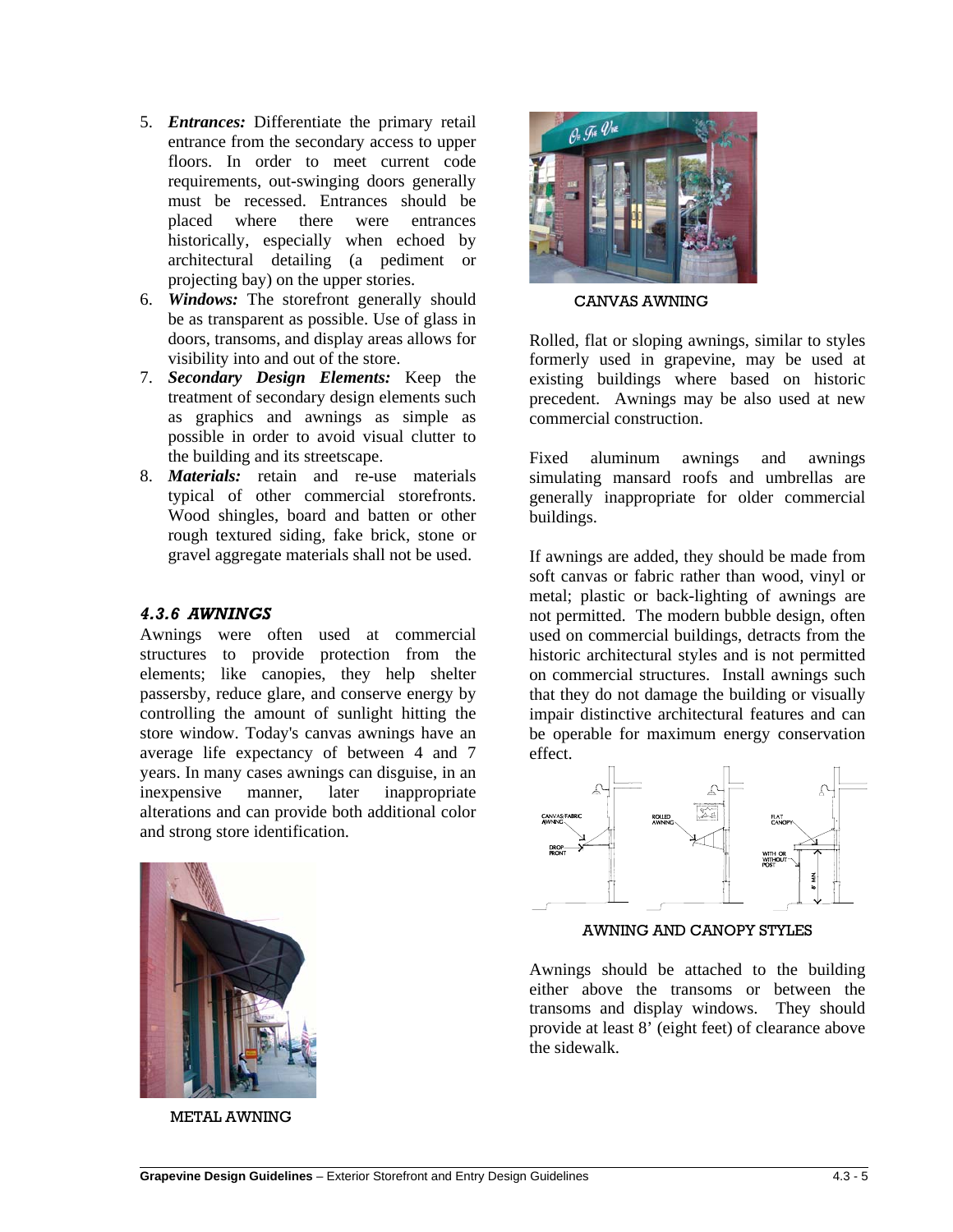

COMMERCIAL AWNING RHYTHM

The above rhythm of awnings is typical of historic commercial styles, and provides greater interest to pedestrians; long continuous awnings are more appropriate for strip retail centers which relate to automobile traffic.

The Historic Preservation Commission shall adopt, as necessary, a paint palette(s) appropriate to the district character, which may be proposed and approved through the Minor Exterior Alteration application process. Any colors proposed outside the adopted palette may be reviewed by the Commission in the regular Certificate of Appropriateness process.

Canopies were also used at storefronts; see the chapter on *Porches, Canopies and Portecochere Design Guidelines.*

#### *4.3.7 STOREFRONT PAINT COLOR*

Paint analysis can reveal the storefront's historic paint colors and may be worth undertaking if a careful restoration is desired. If not, the paint color should be, at a minimum, appropriate to the style and setting of the building. This also means that if the building is in a historic district, the color selection should complement the building in question as well as other buildings in the block. In general, color schemes for wall and major decorative trim or details should be kept simple; in most cases the color or colors chosen for a storefront should be used on other painted exterior detailing (windows, shutter, cornice,

 $\overline{a}$ 

etc.) to unify upper and lower portions of the facade.



#### *4.3.8 STOREFRONT WINDOWS*

Glass windows are generally the most prominent features in historic storefronts, and care should be taken to ensure that they are properly maintained. See *Door Design Guidelines* and *Window Design Guidelines* chapters for detailed rehabilitation and repair information.

If the glass needs replacing, the new glass should match the original in size, color and reflective qualities; mirrored or tinted glass is generally inappropriate replacements for historic storefronts. Tempered glass must be used at replacement doors, windows that are adjacent to doors and certain other conditions for safety reasons; refer to the building code for specific requirements. 'Old glass' can often be purchased from salvage yards and re-used in historic storefronts as well as doors and windows.

## *4.3.9 CODE AND ACCESSIBILITY REQUIREMENTS*

Alterations to a storefront called for by public safety, handicapped access, and fire codes can be difficult design problems in historic buildings. Negotiations can be undertaken with appropriate officials to ensure that all applicable codes are being met while maintaining the historic character of the original construction materials and features. If, for instance, doors opening inward must be changed, rather than